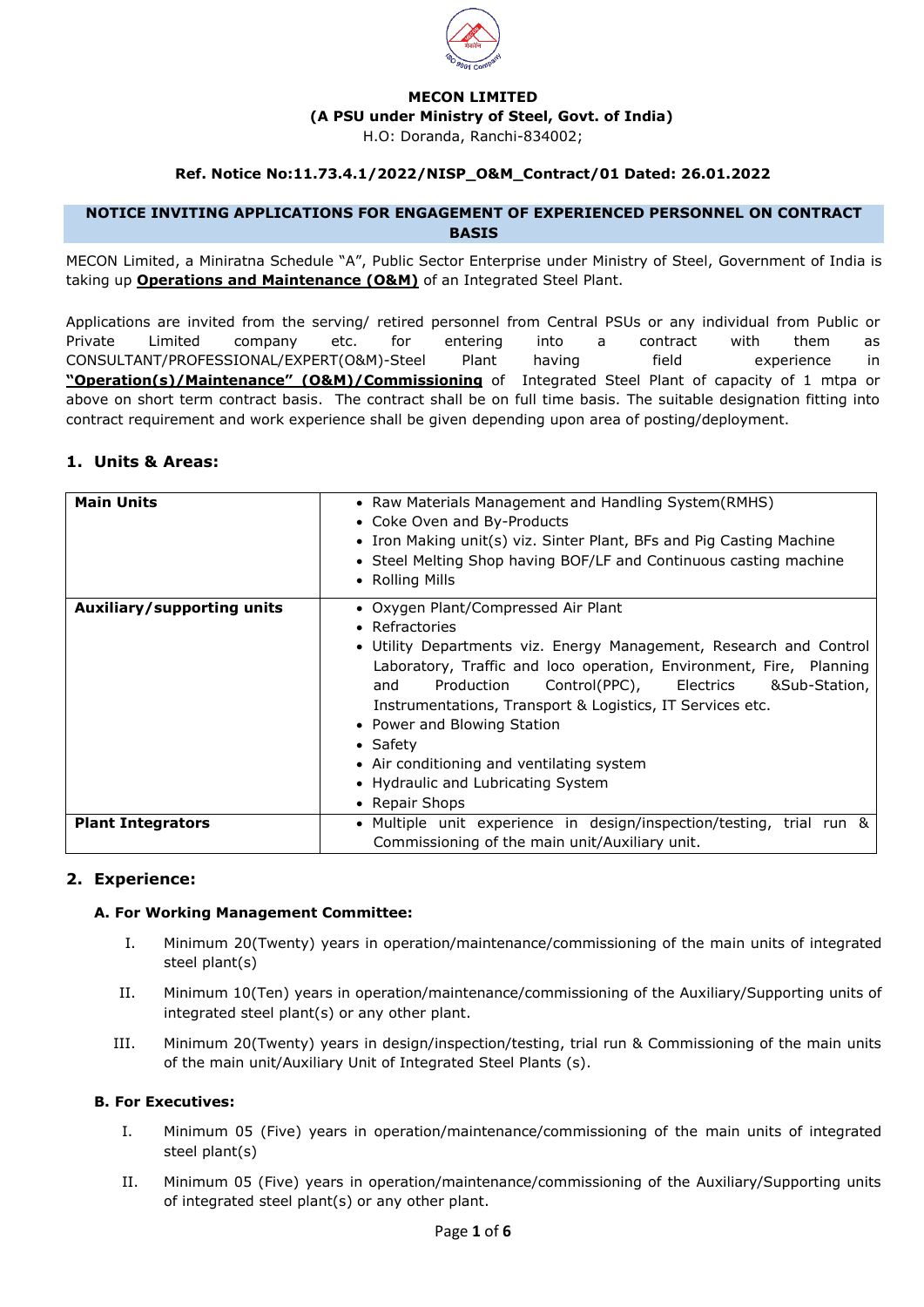

III. Minimum 05 (Five) years in design/inspection/testing, trial run & Commissioning of the main units of the main unit/Auxiliary Unit of Integrated Steel Plants (s).

# **3. Qualification:**

- I. **For Operation & Maintenance**: Applicant should have Degree in Engineering/ Diploma in Engineering with AMIE or equivalent
- II. **For Safety**: Applicant should have Degree or Diploma in safety of not less than 01 year duration (acquired through regular mode not through correspondence mode) in addition to degree in engineering as mentioned at (I) above.

## **4. Age Limit**:

- I. The age of Applicant should not be more than 64 years. The cut off date for reckoning the age limit is 01.01.2022.
- II. The contract/ engagement shall automatically cease to exist upon attaining the age of 65 years.

## **5. Duration of the contract**:

- I. The incumbent will be on contract initially for a period of 03 years, or completion of 65 years of age whichever is earlier.
- II. The renewal or any further contract shall be subject to performance of the candidate to the satisfaction of MECON or the requirement of the respective assignment provided the incumbent does not attain the age of 65 years.

## **6. Contract Fee & Other Facilities:**

#### **I. For Working Management Committee Members:**

| Unit                                                        | Maximum<br><b>Contract fee</b><br>per month<br>(in Rs) | <b>Conveyance fee</b><br>per month<br>(in Rs.) $*$ | <b>Accommodation Facility / Payment</b><br>for accommodation                                                                          | <b>Medical Facility</b>                                  |
|-------------------------------------------------------------|--------------------------------------------------------|----------------------------------------------------|---------------------------------------------------------------------------------------------------------------------------------------|----------------------------------------------------------|
| Main Unit                                                   | 5 Lakh                                                 | $10,000/-$                                         | shall<br>provide<br>furnished<br>Company<br>accommodation on rent OR Payment<br>of Rs. 5000/- PM in case of self<br>arrangement.      | Medical<br>Through<br>for<br>Insurance<br>candidate only |
| Auxiliary/<br>supporting<br>units /<br>Plant<br>Integrators | 2 Lakh                                                 | $5,000/-$                                          | provide<br>furnished<br>shall<br>Company<br>accommodation on rent OR Payment<br>PM in case of self<br>Rs.5000/-<br>of<br>arrangement. | Medical<br>Through<br>for<br>Insurance<br>candidate only |

## **II. For Executives:**

| Unit                                                                             | Maximum<br><b>Contract fee</b><br>per month<br>(in Rs) | <b>Conveyance fee</b><br>per month (in<br>$Rs.$ ) * | <b>Accommodation Facility / Payment</b><br>for accommodation                                                                     | <b>Medical Facility</b>                                  |
|----------------------------------------------------------------------------------|--------------------------------------------------------|-----------------------------------------------------|----------------------------------------------------------------------------------------------------------------------------------|----------------------------------------------------------|
| Main Unit<br>and<br>Auxiliary /<br>supporting<br>units /<br>Plant<br>Integrators | 1.25 Lakh                                              | $5,000/-$                                           | furnished<br>shall<br>provide<br>Company<br>accommodation on rent OR Payment<br>of Rs. 3500/- PM in case of self<br>arrangement. | Medical<br>Through<br>for<br>Insurance<br>candidate only |

**\*** If transport facility is not provided by Company.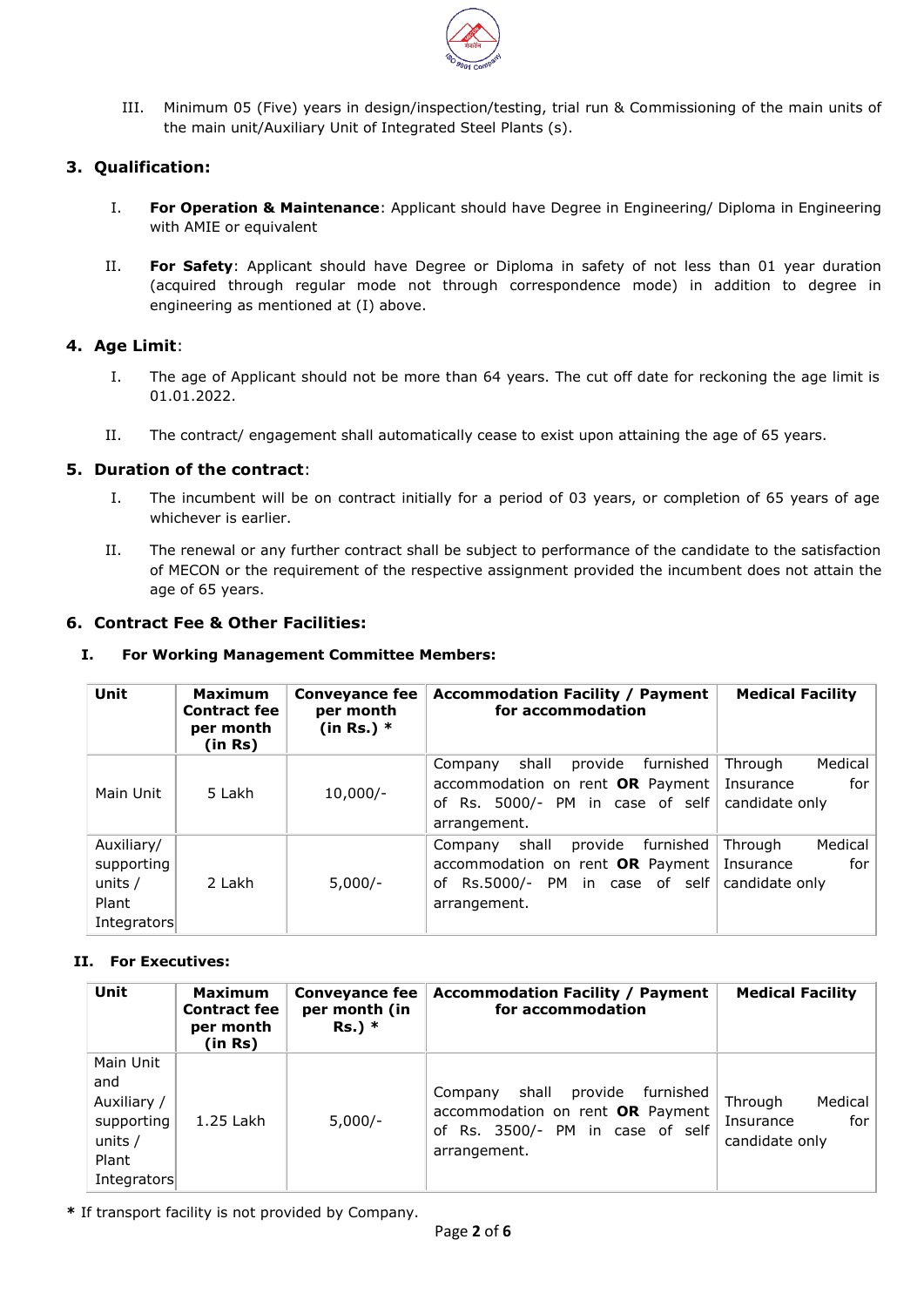

#### **Note:**

- i. The contract fee mentioned above is all inclusive and may vary depending upon the last drawn salary of the respective candidate. The candidate shall be required to produce the last drawn salary slip if short listed for interview for award of contract.
- ii. The contract fee shall also include a variable part (20% of the contract fee) which shall be paid on quarterly basis based on performance to be assessed by MECON.
- iii. The contract fee may vary in individual case which shall be based on professional experience, organization in which worked, last drawn salary slip of organization last served etc. and the recommendation of the selection committee.
- iv. On completion of each 18 months deployment, the incumbent will be paid Lump sum amount equal to 1 month average contract fee (average of the fixed + variable fee paid over 18 months) which shall be at the discretion of MECON based on individual performance and overall performance of Unit in which the incumbent is providing the services.
- v. The statutory deduction as per the law of land shall be applicable.

# **7. Leave facility (Per calendar year wise):**

- (A). Casual Leave (CL): 18 days on pro-rate basis i.e. 1.5 days per month.
- (B). Medical Leave (ML): 20 days on pro-rate basis. More than 3 days at a stretch requires medical certificate from registered medical practitioner.
- **Note**: 7 days or more in a month shall be taken as full month for computation of Casual Leave. Casual Leave is not a matter of right and is contingent upon exigencies of work.

## **8. Working Hours**:

• Normal working hours as applicable under Factories Act, 1948 or any other applicable law or as applicable at place of posting i.e. NISP, Nagarnar(C.G.) or as decided by MECON under applicable Law.

## **9. Method of Selection**:

- Personal Interview.
- MECON reserves the right to adopt any other method including **ON LINE MODE** (if required).
- The selection shall be based on academic qualification, experience and expertise.
- **10. Place of Posting**: NMDC Iron and Steel Plant (NISP), Nagarnar, Jagdalpur (C.G.)
- **11. Medical Examination**: The selected candidate is required to enter into contract with MECON. Before rendering the services the selected candidates will have to undergo medical examination. The deployment of the selected candidates shall be subject to being found medically fit.

## **12. Termination of the Contract:**

- (a) The contract shall automatically be terminated on completion of period of contract. No notice shall be issued to this effect.
- (b) During the period of contract :
	- The services / contract of the candidate can be terminated by MECON by giving one month's notice or one month's contract fee in lieu of notice period to the candidate without assigning any reason.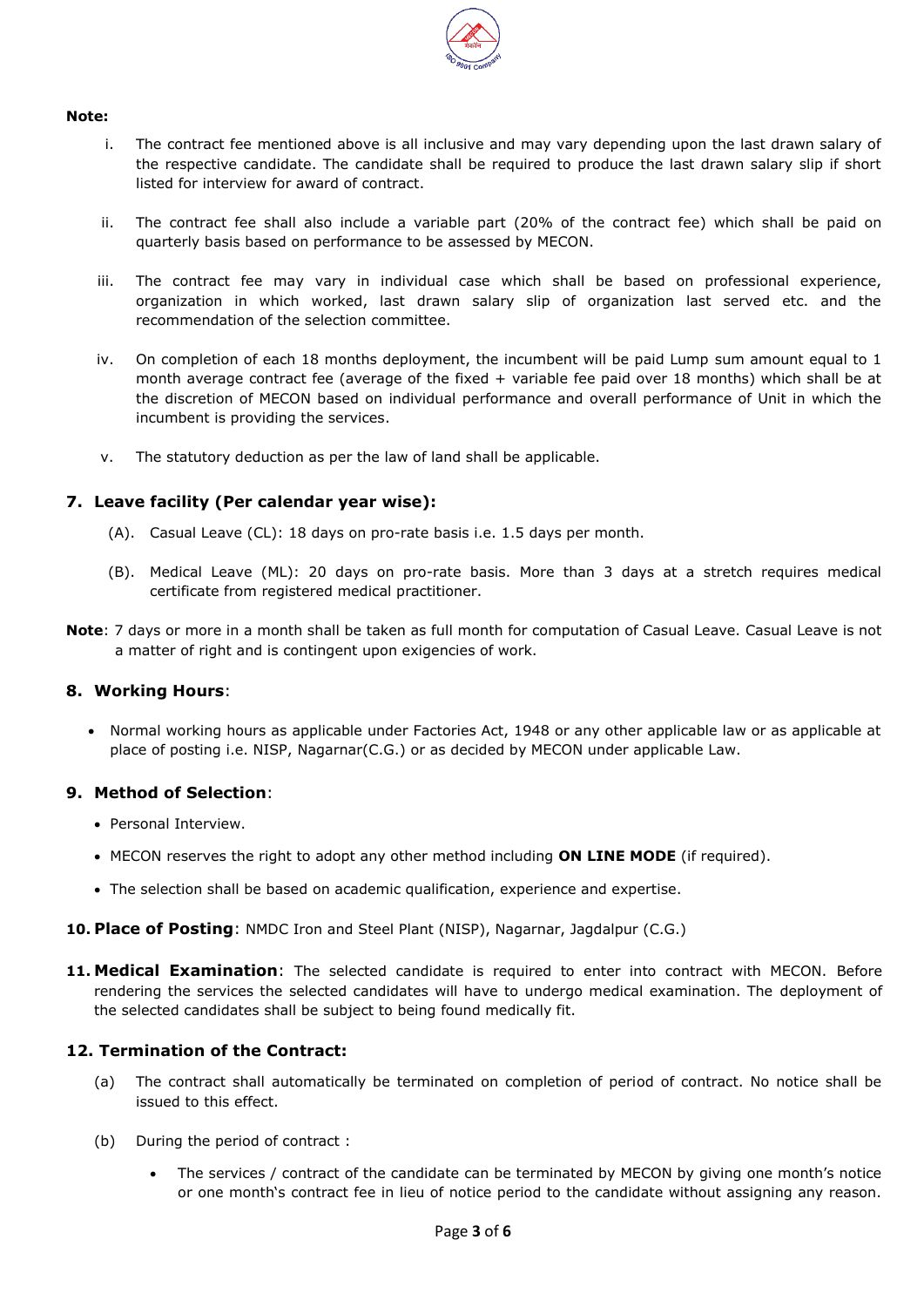

However, such notice/contract fee is not required in the event of termination due to any commission or omission of misconduct committed by the candidate.

- The candidate can terminate his services/ contract by giving to MECON one month's notice in writing or by giving one month 's contract fee in lieu of notice period..
- The services / contract of the candidate can be terminated at any time without any previous notice on medical evidence that the candidate if unfit and/or likely to be unfit for efficient discharge of his assigned duty for a considerable time for the reason of ill health provided always that the decision of the company that the candidate is unfit/or likely to continue to be unfit shall be final and conclusively binding on the candidate.
- The services / contract of the candidate can be terminated at any time without any previous notice or contract fee in lieu of such notice, on un-satisfactory services on the job/assigned to the candidate, which shall be assessed on quarterly basis by the company

## **13. Submission of application:**

 The interested and eligible candidates may apply through **ONLINE** application mode available in the website. The application other than ON LINE MODE shall be summarily rejected.

| Activity                                          | Date                      |
|---------------------------------------------------|---------------------------|
| Opening date for submission of Online application | To be notified in Website |
| Closing date for submission of Online application | To be notified in Website |

Note:

- 1. Detailed instructions available on MECON website [www.meconlimited.co.in](http://www.meconlimited.co.in/) may please be referred at the time of applying online application.
- 2. Candidates, in their own interest are advised not to wait till the last date & time and register their application well within the time. MECON shall not be held responsible, if the candidates are unable to submit their application due to last minute rush.
- 3. Candidates should read the instructions in the advertisement carefully before making any entry of selecting options for filling online application.

## **14. How to Apply**:

- 1. Candidates satisfying the conditions of eligibility criteria shall apply online through our website **www.meconlimited.co.in → Careers → Career Opportunities → Click here to apply Online** on the dates as shall be notified on the website. No other mode of submission of application is allowed.
- 2. While applying online, candidate needs to upload the following documents:
	- (a) Scanned copy of the recent passport size colour photograph in jpg/jpeg format (size not exceeding 40 KB).
	- (b) Scanned copy of signature with Blue / Black ink pen in jpg/jpeg format (size not exceeding 40 KB).
	- (c) Self-Attested scanned copies of the documents in pdf format as follows:
		- i. Document for age.
		- ii. Final / Provisional certificate for educational qualification.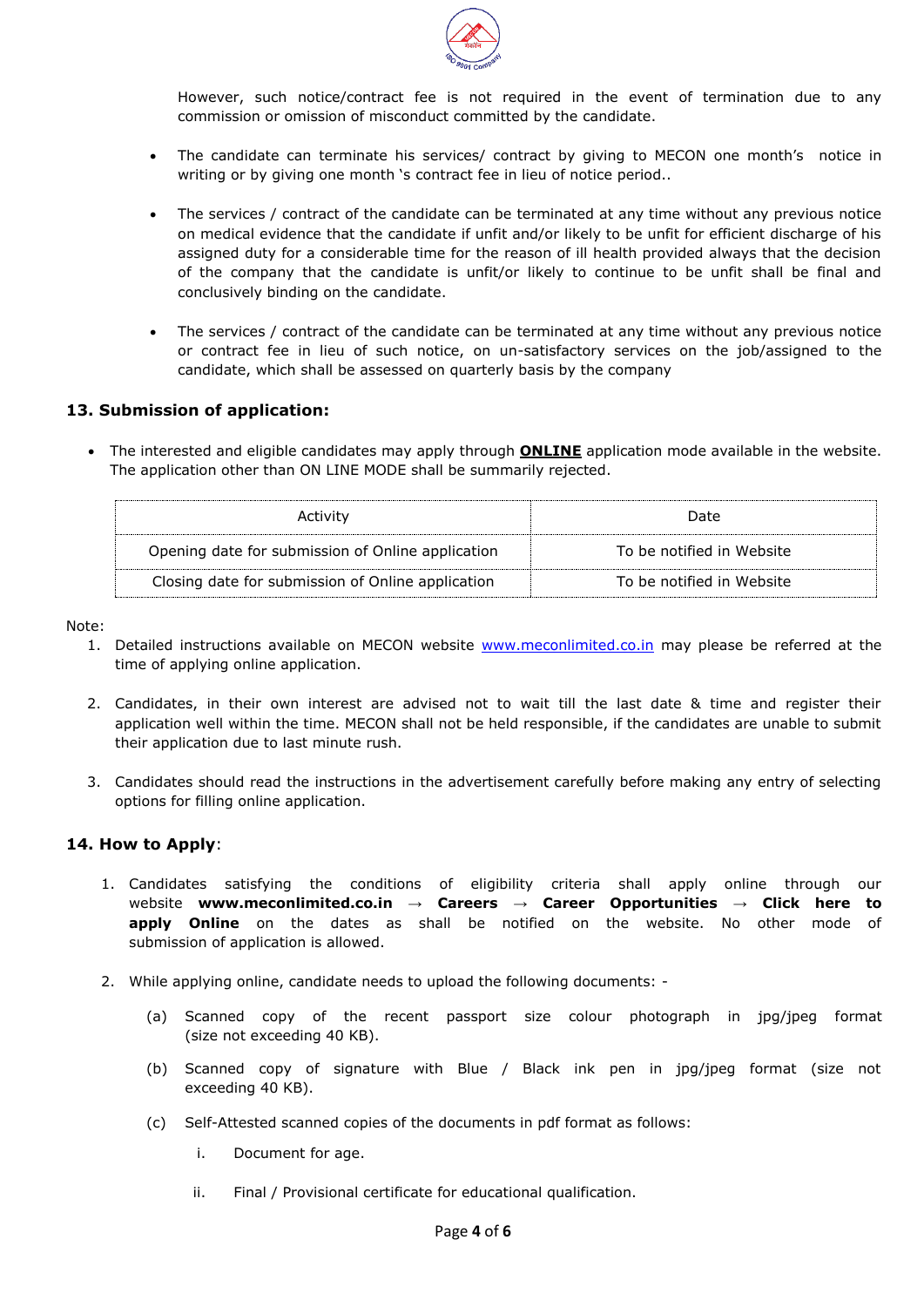

- iii. Document(s) for relevant experience (Experience certificate issued by the employer or Self certified experience certificate).
- iv. PAN Card.
- v. Pay slip / salary slip for the pay / salary last drawn.
- 3. The candidate is required to mention the name, position held in the organization, Postal address for correspondence, email address and mobile number of 2 (Two) persons with whom the candidate has worked, for the purpose of verification of experience mentioned in the application.

#### **NOTE:**

- a) While uploading the scanned documents online, the candidates are required to ensure that the scanned documents are legible else the application may get rejected.
- b) In case of multiple documents, all the documents may preferably be merged into a single PDF file not exceeding 1 MB and uploaded.

#### **15.General Conditions**:

- 1. Mere submission of application and fulfilling the eligibility criteria gives no right to any candidate to appear for interview for contract.
- 2. The Candidate shall produce all original certificates / documents at the time of interview.
- 3. The successful candidates shall be required to furnish their GST Registration number.
- 4. The candidate is required to indicate his/her tentative time of joining (month & year) if successful.
- 5. Furnishing of wrong / false information will lead to disqualification and MECON will not be responsible for any of the consequences of furnishing such wrong / false information. If at any stage during the process of awarding the contract or rendering the service, it is found that candidate has furnished wrong / false information or is found ineligible with respect to any of the eligibility parameters, his / her candidature will be rejected and the contract, if issued, will be cancelled forthwith.
- 6. The candidates must have an active E-mail ID & Mobile number which must remain valid for at least next one year. All future communications with the candidates will take place only through E-mail. Candidates have to ensure accuracy of their E-mail ID& Mobile number. No change in E-mail ID& Mobile number as declared in the online application will be allowed.
- 7. Responsibility of receiving, downloading and printing of the call letters, information / communication etc. will be of the candidate. Company will not be responsible for any loss of E-mail sent, due to invalid / wrong Email ID provided by the candidate in online application or due to any other reason. Candidates are advised to retain the same E-mail ID and Mobile number active for at least 1year.
- 8. Queries, if any, candidates may write to E-mail ID: ktdurai@meconlimited.co.in or Contact No. 0651-2483567 between 11 AM to 05 PM on working days i.e. Monday to Friday (on dates as shall be notified on the website).
- 9. MECON Ltd. reserves the right to cancel the advertisement/ selection process any time without any prior information.
- 10. Travelling allowance shall be provided to the candidates appearing for interview.
- 11. No correspondence shall be entertained about the outcome of the application.
- 12. The application other than **ON LINE MODE** shall be summarily rejected.